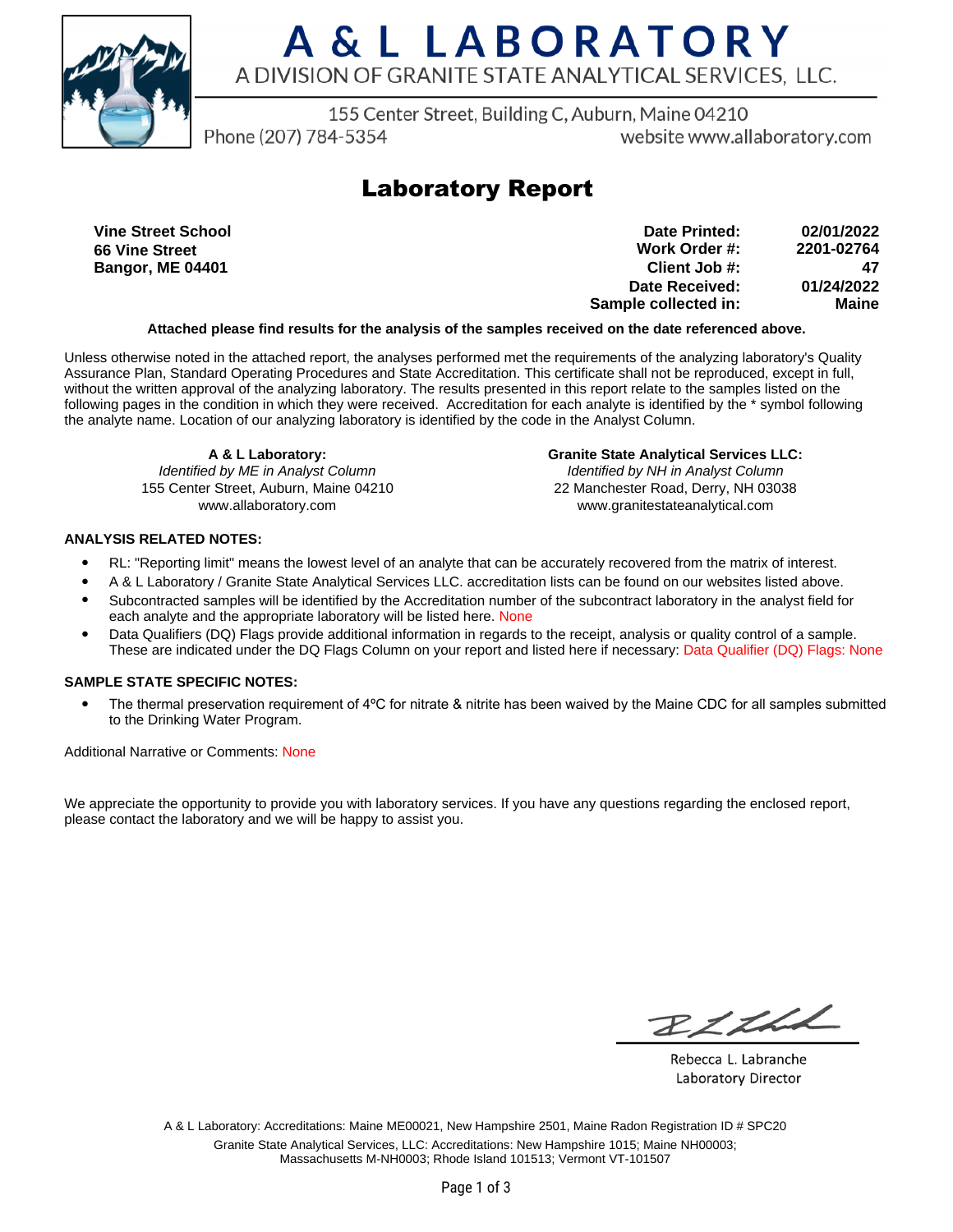

# A & L LABORATORY A DIVISION OF GRANITE STATE ANALYTICAL SERVICES, LLC.

155 Center Street, Building C, Auburn, Maine 04210

Phone (207) 784-5354

website www.allaboratory.com

**CERTIFICATE OF ANALYSIS FOR DRINKING WATER**

| <b>CLIENT NAME:</b>      | <b>Vine Street School</b>          |
|--------------------------|------------------------------------|
| <b>CLIENT ADDRESS:</b>   | 66 Vine Street<br>Bangor, ME 04401 |
| <b>METHOD:</b>           | <b>EPA 200.8</b>                   |
| <b>EPA ACTION LEVEL:</b> | 15 ppb                             |
| <b>MAINE GUIDELINE:</b>  | 4 ppb                              |
| <b>REPORTING LIMIT:</b>  | 1 ppb                              |

**DATE PRINTED:** 02/01/2022

| Legend            |   |  |
|-------------------|---|--|
| Lead Above 4 ppb  |   |  |
| Lead Above 15 ppb | ⊗ |  |

**DATE AND TIME RECEIVED:** 01/24/2022 10:25AM **ANALYSIS PACKAGE:** Maine Schools-Lead **RECEIPT TEMPERATURE:** 12° CELSIUS **CLIENT JOB #:** 47

| Sample ID#                      | <b>Location</b>                                    | Sample Outlet<br><b>Type</b> | <b>Type</b> | Date - Time<br><b>Water Sampled</b> | <b>Result</b> | <b>Test Units Pass</b> |                         | DO.<br>/Fail Flag | <b>Analyst</b> | Date - Time<br>Analyzed   |
|---------------------------------|----------------------------------------------------|------------------------------|-------------|-------------------------------------|---------------|------------------------|-------------------------|-------------------|----------------|---------------------------|
| 2201-02764-001                  | Drinking Water Tap - Room                          | F                            | <b>DWF</b>  | 01/22/2022 06:51AM                  | 11.8          | ppb                    | $\langle \cdot \rangle$ |                   |                | JLR-NH 01/29/2022 01:56AM |
|                                 | 2201-02764-002 Drinking Water Tap - Room<br>10     | F                            | <b>DWF</b>  | 01/22/2022 06:53AM                  | 6.4           | ppb                    | $\bigcirc$              |                   |                | JLR-NH 01/29/2022 02:00AM |
| 2201-02764-003                  | Drinking Water Tap - Room<br>11                    | F                            | <b>DWF</b>  | 01/22/2022 06:54AM                  | 7.4           | ppb                    | ♦                       |                   |                | JLR-NH 01/29/2022 02:03AM |
| 2201-02764-004                  | Drinking Water Tap - Room<br>13                    | F                            | <b>DWF</b>  | 01/22/2022 07:07AM                  | 11.6          | ppb                    | $\bigcirc$              |                   |                | JLR-NH 01/29/2022 02:07AM |
| 2201-02764-005                  | Drinking Water Tap - Room<br>14                    | F                            | <b>DWF</b>  | 01/22/2022 07:09AM                  | 6.1           | ppb                    | ♦                       |                   |                | JLR-NH 01/29/2022 02:11AM |
| 2201-02764-006                  | Drinking Water Tap - Room<br>15                    | F                            | <b>DWF</b>  | 01/22/2022 07:11AM                  | 15.8          | ppb                    | $\otimes$               |                   |                | JLR-NH 01/29/2022 02:14AM |
| 2201-02764-007                  | Drinking Water Tap - Room<br>16                    | F                            | <b>DWF</b>  | 01/22/2022 07:13AM                  | 10.3          | ppb                    | ♦                       |                   |                | DG-NH 01/31/2022 06:00PM  |
| 2201-02764-008                  | Drinking Water Tap - Room<br>17                    | F                            | <b>DWF</b>  | 01/22/2022 07:17AM                  | 7.9           | ppb                    | $\bigcirc$              |                   |                | DG-NH 01/31/2022 06:04PM  |
| 2201-02764-009                  | Drinking Water Tap - Room<br>18                    | F                            | <b>DWF</b>  | 01/22/2022 07:20AM                  | 10.6          | ppb                    | $\Diamond$              |                   |                | DG-NH 01/31/2022 06:07PM  |
| 2201-02764-010                  | Drinking Water Tap - Room<br>19                    | F                            | <b>DWF</b>  | 01/22/2022 07:22AM                  | 6.3           | ppb                    | $\bigcirc$              |                   |                | DG-NH 01/31/2022 06:11PM  |
| 2201-02764-011                  | Drinking Water Tap - Room<br>20                    | F                            | <b>DWF</b>  | 01/22/2022 07:24AM                  | 4.7           | ppb                    | ♦                       |                   |                | DG-NH 01/31/2022 06:15PM  |
|                                 | 2201-02764-012 Bottle Fill Station - D Wing        | F                            | <b>DWF</b>  | 01/22/2022 07:16AM                  | 5.1           | ppb                    | $\bigcirc$              |                   |                | DG-NH 01/31/2022 06:18PM  |
| 2201-02764-013                  | Drinking Water Tap - Book<br>Room                  | F                            | <b>DWF</b>  | 01/22/2022 07:05AM                  | 9.6           | ppb                    | ♦                       |                   |                | DG-NH 01/31/2022 06:22PM  |
| 2201-02764-014 Faucet - Library |                                                    | F                            | 0T          | 01/22/2022 06:49AM                  | 13.7          | ppb                    | $\bigcirc$              |                   |                | DG-NH 01/31/2022 06:25PM  |
|                                 | 2201-02764-015 Faucet - Office Restroom            | F                            | 0T          | 01/22/2022 06:57AM                  | 2.2           | ppb                    |                         |                   |                | DG-NH 01/31/2022 06:29PM  |
|                                 | 2201-02764-016 Kitchen - Food Prep Right<br>Faucet | F                            | <b>KF</b>   | 01/22/2022 07:00AM                  | 2.2           | ppb                    |                         |                   |                | DG-NH 01/31/2022 06:33PM  |

BLLLL

Rebecca L. Labranche Laboratory Director